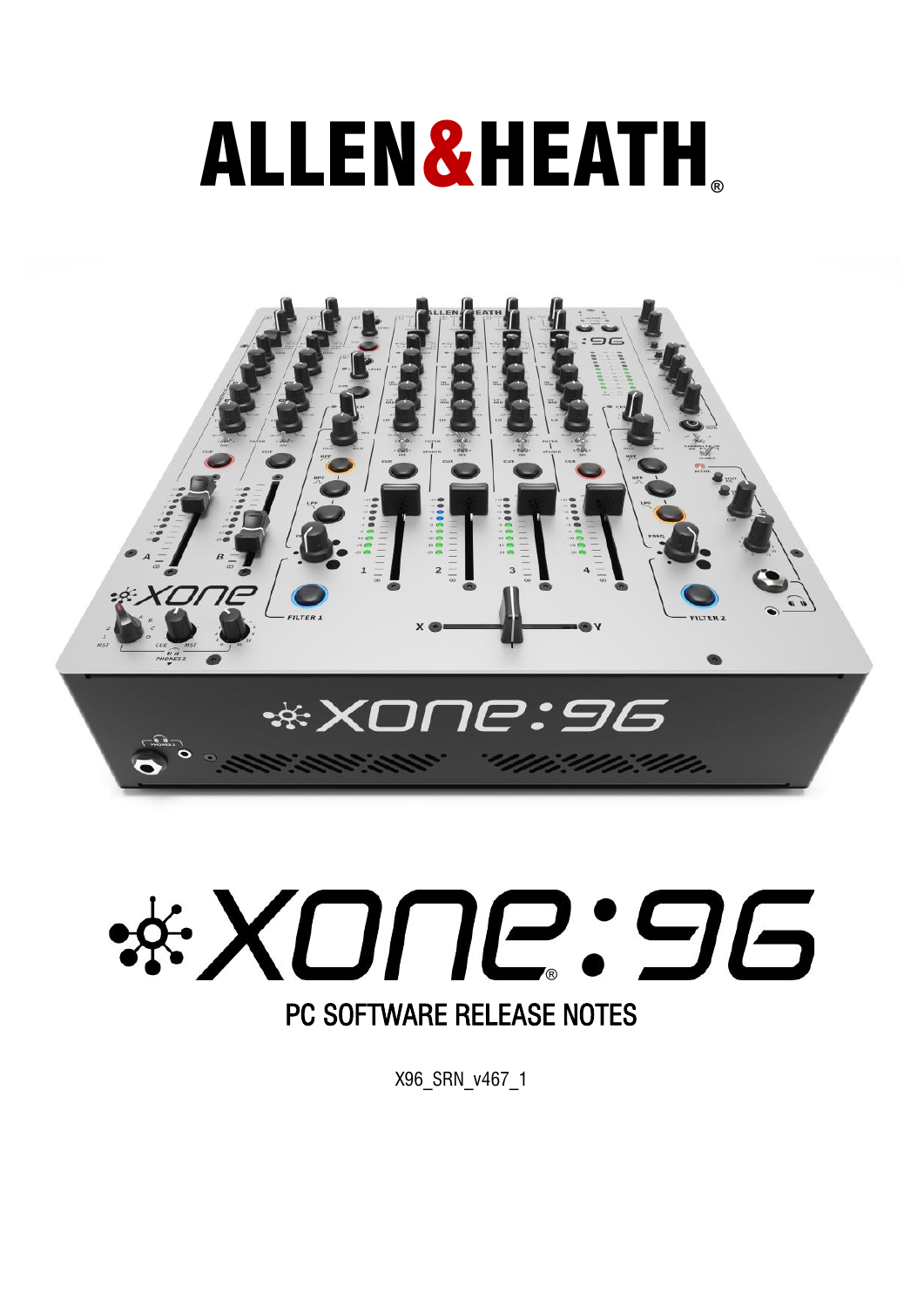# DRIVER INSTALLATION (PC)

This release updates, ASIO compatible, Microsoft Windows® PC system Device Driver bundle for **XONE:96** 

Xone Product XONE:96 **Device Drivers X96 v467 1** [X96 v467 1.exe]

Supported OS: Microsoft Windows<sup>®</sup> [Win10 Recommended\*]

Refer to page 6 for details of software changes.

## Installing XONE Device Software

In order to access all internal dual-soundcard channels of the Xone:96 for use with Windows® PC, you will need to install the dedicated, ASIO® compatible, Device Drivers.

Check you have downloaded the current Device Software bundle, available from the Allen & Heath website: [www.allen-heath.com/xone-software](https://www.allen-heath.com/xone-software/)

## PLEASE FOLLOW INSTALL INSTRUCTIONS CAREFULLY

NOTE: Please ensure you are logged on to the PC with Administrator access enabled

- When the driver package has downloaded, extract the installer to your computer desktop. Follow the on-screen instructions as detailed below and overleaf. The installer will also quide you through the steps necessary to install this software.
- Double-click on the XONE:96 Driver Setup application X96\_v467\_1 to begin.





- Click Yes on the User Account Control if prompted to confirm and continue installation.
- Click Next to run the installer application. And to Confirm uninstallation if updating your drivers.

| 圓<br>Setup | $\times$                                                                                                                                                                                  | <b>国</b> Setup                                                                                                                                                                               |                   |
|------------|-------------------------------------------------------------------------------------------------------------------------------------------------------------------------------------------|----------------------------------------------------------------------------------------------------------------------------------------------------------------------------------------------|-------------------|
|            | Welcome to the XONF 96 USB<br>Driver v4.67.1 Setup Wizard                                                                                                                                 | Choose Install Location<br>Choose the folder in which to install XONE 96 USB Driver v4.67.1.                                                                                                 |                   |
|            | This wizard will guide you through the installation of XONE 96<br>USB Driver v4.67.1.                                                                                                     | Setup will install XONE 96 USB Driver v4.67.1 in the following folder. To install in a different<br>folder, click Browse and select another folder. Click Install to start the installation. |                   |
|            | It is recommended that you dose all other applications<br>before starting Setup. This will make it possible to update<br>relevant system files without having to reboot your<br>computer. |                                                                                                                                                                                              |                   |
|            | Click Next to continue.                                                                                                                                                                   | <b>Destination Folder</b><br>C:\Program Files\Allen & Heath\XONE USB Driver\XONE 96                                                                                                          | Browse            |
|            |                                                                                                                                                                                           | Space required: 4.7MB<br>Space available: 358.7GB                                                                                                                                            |                   |
|            | Cancel<br>Next                                                                                                                                                                            | <back< td=""><td>Cancel<br/>Install</td></back<>                                                                                                                                             | Cancel<br>Install |

Click on the **Install** tab to pre-install the Device Drivers to the default system folder. A series of messages will be displayed…



COMPATIBLE

ASIO is a registered trademark of Steinberg Media Technologies GmbH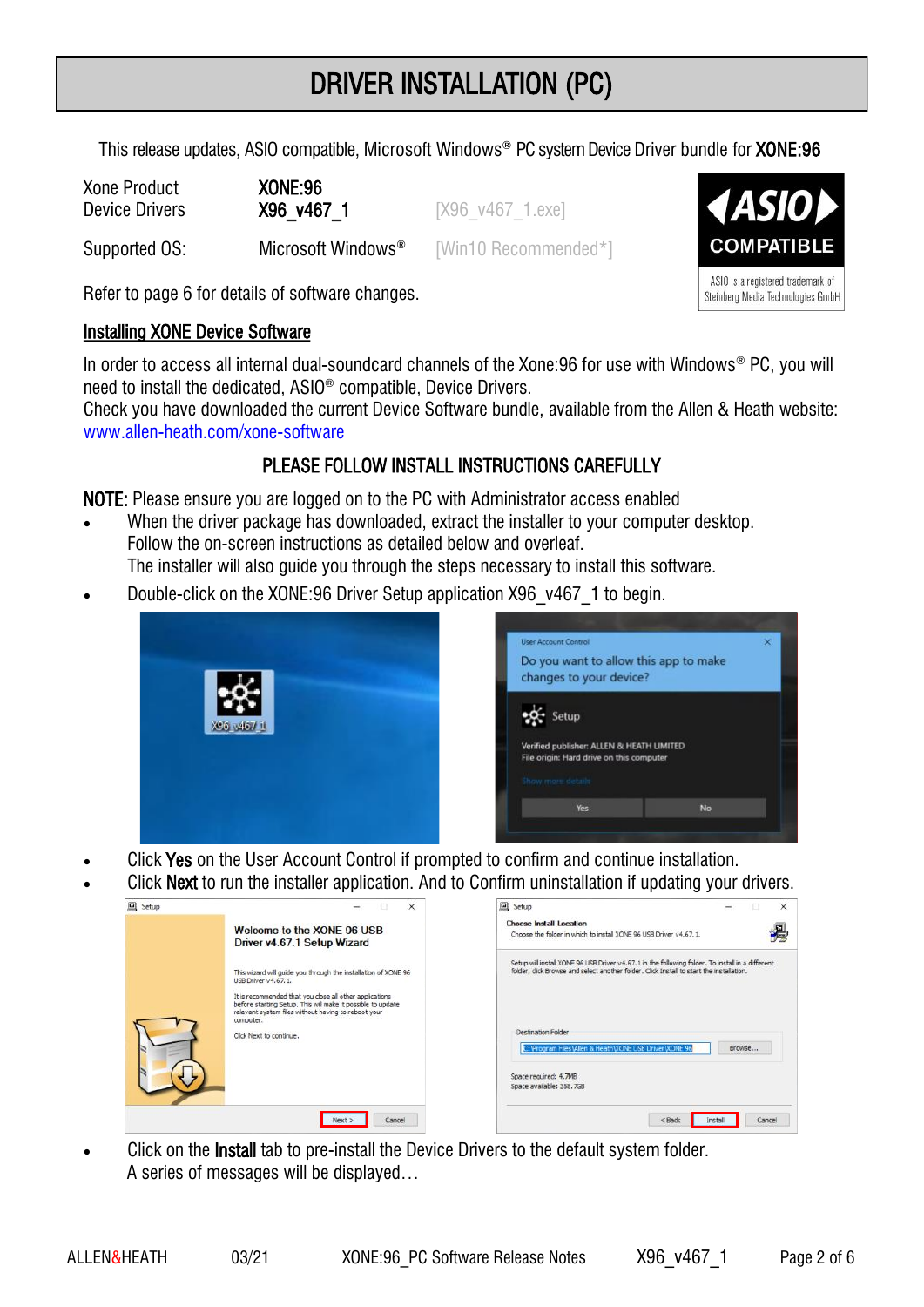# DRIVER INSTALLATION (PC) continued

- This may take some time to complete.
- Please wait while XONE:96 v4.67.1 software is installed…



- Click Install If promoted to install *Allen&Heath Sound, video and game controllers* software.
- Click Install if prompted to install Allen&Heath XONE:96 Audio Devices software.



• Connect the XONE:96 mixer to your PC via the USB 1, or USB 2 port and power the unit ON\*.



- Click Next to continue once the pre-installation process has completed.
- Click Finish to complete the Device Driver installation.
- NOTE: It is possible to run the XONE:96 Device Driver pre-installation process without connecting the XONE:96 mixer to your computer. In this case you will be prompted to "... disconnect and reconnect the device to complete driver installation."

If the mixer cannot be connected, click Yes on the prompt to close the application.

To complete installation, connect the XONE:96 to your PC, power the mixer ON.

| Setup                                                                                                                                                       |    |
|-------------------------------------------------------------------------------------------------------------------------------------------------------------|----|
| To complete the driver installation, you must disconnect and reconnect<br>your device. Do you want to exit this wizard now and connect the<br>device later? |    |
|                                                                                                                                                             | No |

Wait a few moments for the PC to enumerate the mixer before opening your software application.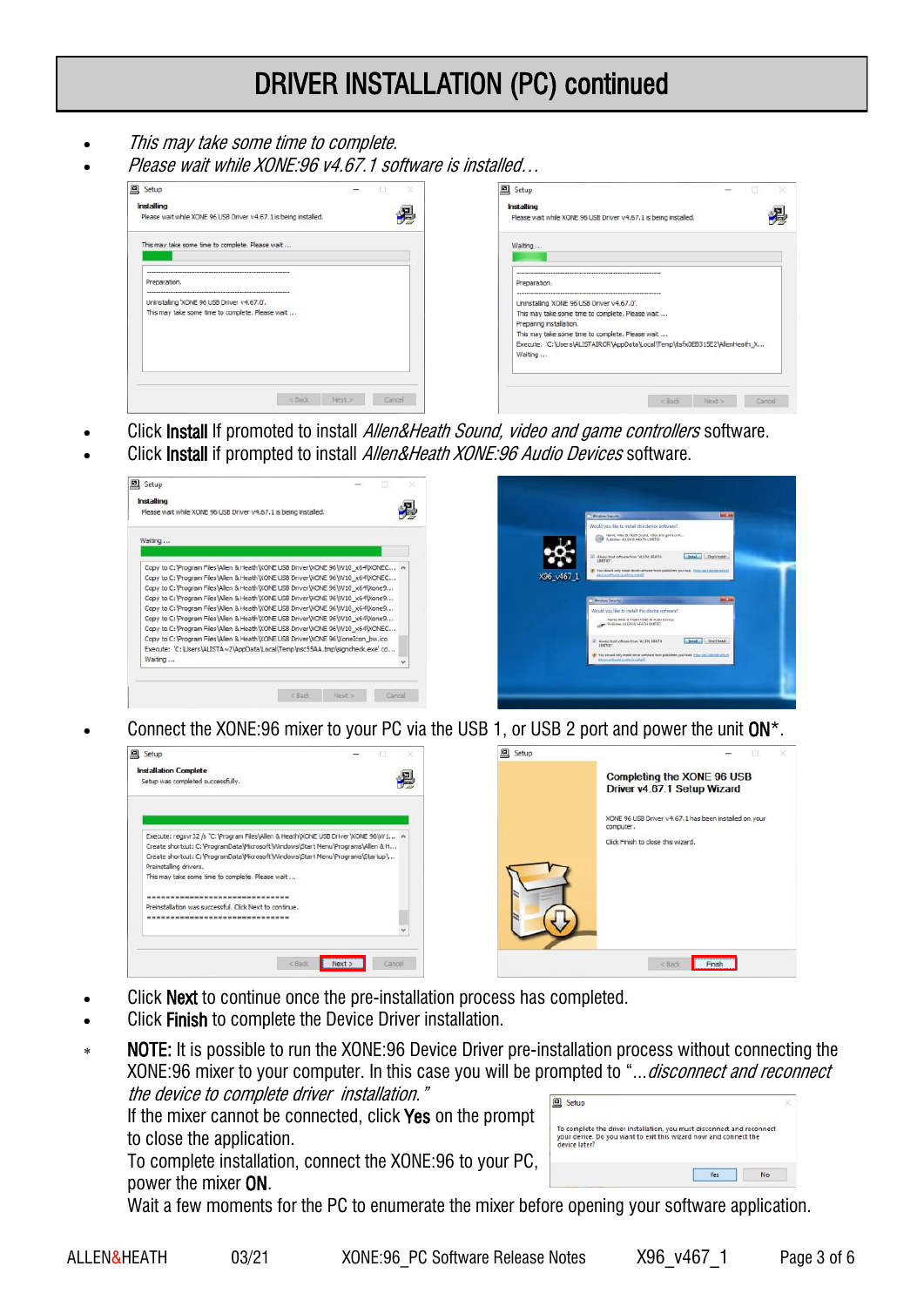# DRIVER INSTALLATION (PC): DEVICE CHECK

#### Confirming Driver Installation and Hardware Device connection

#### Microsoft Windows®10

When first connecting the XONE:96 to a PC computer after the Device Drivers are installed, check the mixer is recognised correctly before opening your Digital DJ, or DAW, software application.

- Connect the XONE:96 to your PC via USB 1 or 2 The corresponding USB 1/ 2 ACTIVE indictor illuminates BLUE when the mixer is powered ON.
- Click the *Show hidden icons* tab on the Taskbar
- Check XONE:96 Control Panel icon is displayed
- Next, click on the Windows Start icon.
- The XONE:96 Control Panel icon should be displayed under **Recently added apps**
- Open the XONE 96 Control Panel
- Status view displays: XONE:96 USB 1 (or USB 2) and Current Sample Rate
- Format view Input and Output sections display:
- 12 channels and the currently selected bit depth.
- Sample Rate is selectable from 44.1 to 96kHz.
- Bit depth is selectable between 16bits and 32bits
- Device Settings can be adjusted as required to suit applications, or host system's CPU capacity. Adjustment is implemented via DAW host audio prefs (ASIO), or system Sound dialogue (WDM) See p.5 for supported buffer sizes. See p.6 for updated WDM Audio options
- Next, open the Hardware Device Manager dialogue. Navigate to: START / Settings / Devices / Device Manager
- With the Device Drivers for the internal soundcards correctly installed, XONE:96 is listed as a hardware device under three device trees.
- Expand (click on >) the *Audio inputs and outputs* tree to display: Aux 1 (Xone 96 USB n) + Aux 2/ Main Mix (Xone 96 USB n) + Input 1 - 4 (Xone 96 USB n) and Output 1 - 4 (Xone 96 USB n)  $+$  Output A - B (Xone 96 USB n)
- Expand *Sound, Video and Game Controllers* and *XONE 96 Audio Devices* to display: **Xone 96 USB n**



| <b>Device Manager</b>                                                                                                                                                           |  | × |
|---------------------------------------------------------------------------------------------------------------------------------------------------------------------------------|--|---|
| Action View<br>File<br>Help                                                                                                                                                     |  |   |
| $\Box$ $\Box$ $\Box$<br>बरों क                                                                                                                                                  |  |   |
| $\vee$ iii Sound, video and game controllers<br><b>NVIDIA High Definition Audio</b><br>NVIDIA Virtual Audio Device (Wave Extensible) (WDM)<br>Realtek(R) Audio<br>Xone 96 USB 1 |  |   |
| Storage controllers<br>System devices<br><b>Universal Serial Bus controllers</b><br><b>Example 1 WSD Print Provider</b><br><b>XONE 96 Audio Devices</b><br>Xone 96 USB 1        |  |   |

| l₩.                                                          |     | 取り厚                           | 09:06<br>09/06/2018 |                    |
|--------------------------------------------------------------|-----|-------------------------------|---------------------|--------------------|
|                                                              |     |                               |                     |                    |
| $\mathsf{R}$<br>Tech support                                 |     | Life at a glance              |                     |                    |
| Most used                                                    |     |                               |                     |                    |
| $\odot$<br>Traktor 2                                         | ×   |                               |                     |                    |
| 打旧<br><b>Ableton Live 9 Suite</b>                            |     | Calendar                      |                     | Mail               |
| G<br>Get Skype                                               |     |                               |                     | ń                  |
| secentry agged                                               |     | Weather                       |                     | Phone <sup>(</sup> |
| -95<br>XONE 96 Control Panel                                 |     |                               |                     |                    |
| File Explorer<br><b>Q</b> Settings<br>( <sup>1</sup> ) Pawer | ×   | <b>Debut Video</b><br>Capture |                     | midisco            |
| E All apps                                                   | New |                               |                     |                    |
| Search the web and Windows<br>⊞                              |     |                               |                     |                    |
| XONE 96 Control Panel                                        |     |                               |                     | $\times$           |
| Status Format Buffer Settings Info About                     |     |                               |                     |                    |
| USB Audio Device<br>XONE 96 USB 1                            |     |                               |                     |                    |
| Current Sample Rate                                          |     |                               |                     |                    |
| 44100 Hz                                                     |     |                               |                     |                    |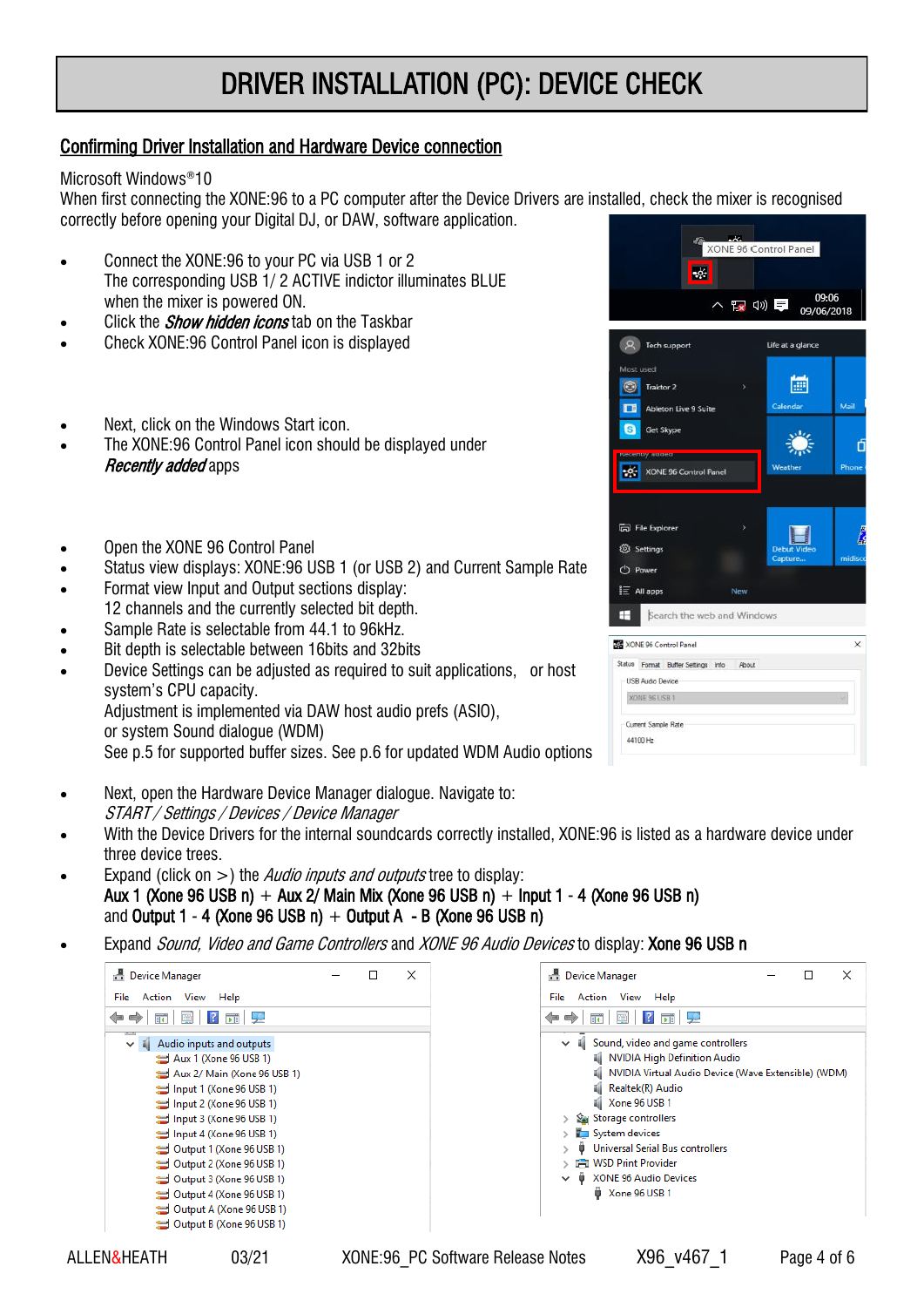# DUAL INTERNAL SOUNDCARD SPECIFICATIONS, USB 1 - USB 2

## Digital Architecture (USB) Specification

Hi-Speed USB2.0 [USB B] ¦ macOS Class Compliant ¦ PC ASIO compatible [see p.2] Analogue/Digital Line-up  $0$ dBu = -14dBFS Audio Channels: 2 x 24 Channel | 12 in / 12 out [6 x Stereo pairs] USB Audio Inputs [USB 1 and USB 2]: 2 x 6: [CH 1-4 | SEND1 | MST/SEND2] USB Audio Outputs [USB 1 or USB 2]: 2 x 6: USB1 / USB2 [CH 1-4 | CH A - D] Supported Variable Buffer Sizes: 32 / 64 / 128 / 256 / 512 / 1024 / 2048 / 4096 / 8192 samples Supported Sample Rates: 44.1 kHz / 48kHz / 88.2kHz / 96kHz Supported Bit depth: 16 bit / 32 bit USB MIDI Channels: 2 x MIDI IN / 2 x MIDI OUT [USB 1 and USB 2]

XONE:96 soundcard channels are arranged in stereo pairs and will be displayed in your chosen Digital DJ, or DAW, software as follows:

| <b>USB AUDIO ROUTING</b>                          |                        |                   |  |  |
|---------------------------------------------------|------------------------|-------------------|--|--|
| Mixer Channel outputs to Computer [USB1 and USB2] |                        |                   |  |  |
| Soundcard Input                                   | <b>XONE:96 Outputs</b> | <b>DAW Input</b>  |  |  |
| <b>USB 1/USB 2 1</b>                              | CH1 L (RIAA or LINE)   | Ch1L              |  |  |
| <b>USB 1/ USB 2 2</b>                             | CH1 R (RIAA or LINE)   | Ch1R              |  |  |
| USB 1 / USB 2 3                                   | CH2 L (RIAA or LINE)   | Ch <sub>2</sub> L |  |  |
| USB 1 / USB $2\overline{4}$                       | CH2 R (RIAA or LINE)   | Ch 2 R            |  |  |
| USB 1 / USB 2 5                                   | CH3 L (RIAA or LINE)   | Ch3L              |  |  |
| USB 1 / USB 2 6                                   | CH3 R (RIAA or LINE)   | Ch 3 R            |  |  |
| USB 1 / USB 2 7                                   | CH4 L (RIAA or LINE)   | Ch4L              |  |  |
| USB 1 / USB 2 8                                   | CH4 R (RIAA or LINE)   | Ch 4 R            |  |  |
| USB 1 / USB 2 9                                   | SEND 1 L (PRE or POST) | Send 1 L          |  |  |
| USB 1 / USB 2 10                                  | SEND 1 R (PRE or POST) | Send 1 R          |  |  |
| USB 1 / USB 2 11                                  | SEND 2 L or MST L      | Send 2 L / MST L  |  |  |
| USB 1 / USB 2 12                                  | SEND 2 R or MST R      | Send 2 R / MST R  |  |  |
| Mixer Channel inputs from Computer [USB1 or USB2] |                        |                   |  |  |
| <b>Soundcard Output</b>                           | XONE:96 Inputs         | <b>DAW Output</b> |  |  |
| USB 1 / USB 2 1                                   | CH 1 USB 1 or USB 2 L  | Ch1L              |  |  |
| USB 1 / USB 2 2                                   | CH 1 USB 1 or USB 2 R  | Ch 1 R            |  |  |
| USB 1 / USB 2 3                                   | CH 2 USB 1 or USB 2 L  | Ch <sub>2</sub> L |  |  |
| USB 1 / USB 2 4                                   | CH 2 USB 1 or USB 2 R  | Ch 2 R            |  |  |
| USB 1 / USB 2 5                                   | CH 3 USB 1 or USB 2 L  | Ch3L              |  |  |
| USB 1 / USB 2 6                                   | CH 3 USB 1 or USB 2 R  | Ch 3 R            |  |  |
| <b>USB 1/USB 27</b>                               | CH 4 USB 1 or USB 2 L  | Ch4L              |  |  |
| USB 1 / USB 2 8                                   | CH 4 USB 1 or USB 2 R  | Ch 4 R            |  |  |
| USB 1 / USB 2 9                                   | CHA USB 1 or USB 2 L   | Ch A L            |  |  |
| USB 1 / USB 2 10                                  | CHAUSB 1 or USB 2 R    | Ch A R            |  |  |
| USB 1 / USB 2 11                                  | CHB USB 1 or USB 2 L   | $ChB$ L           |  |  |
| USB 1 / USB 2 12                                  | CHB USB 1 or USB 2 R   | ChB R             |  |  |

XONE:96 is also fully Traktor Scratch Certified so the internal soundcards brings support for DVS control of Native Instruments' flagship [TRAKTOR PRO 3](https://www.native-instruments.com/en/products/traktor/dj-accessories/bags-cases-and-control-media/software-timecode-kit/)  DJ software straight out of the box.





ALLEN&HEATH 03/21 XONE:96 PC Software Release Notes X96 v467 1 Page 5 of 6